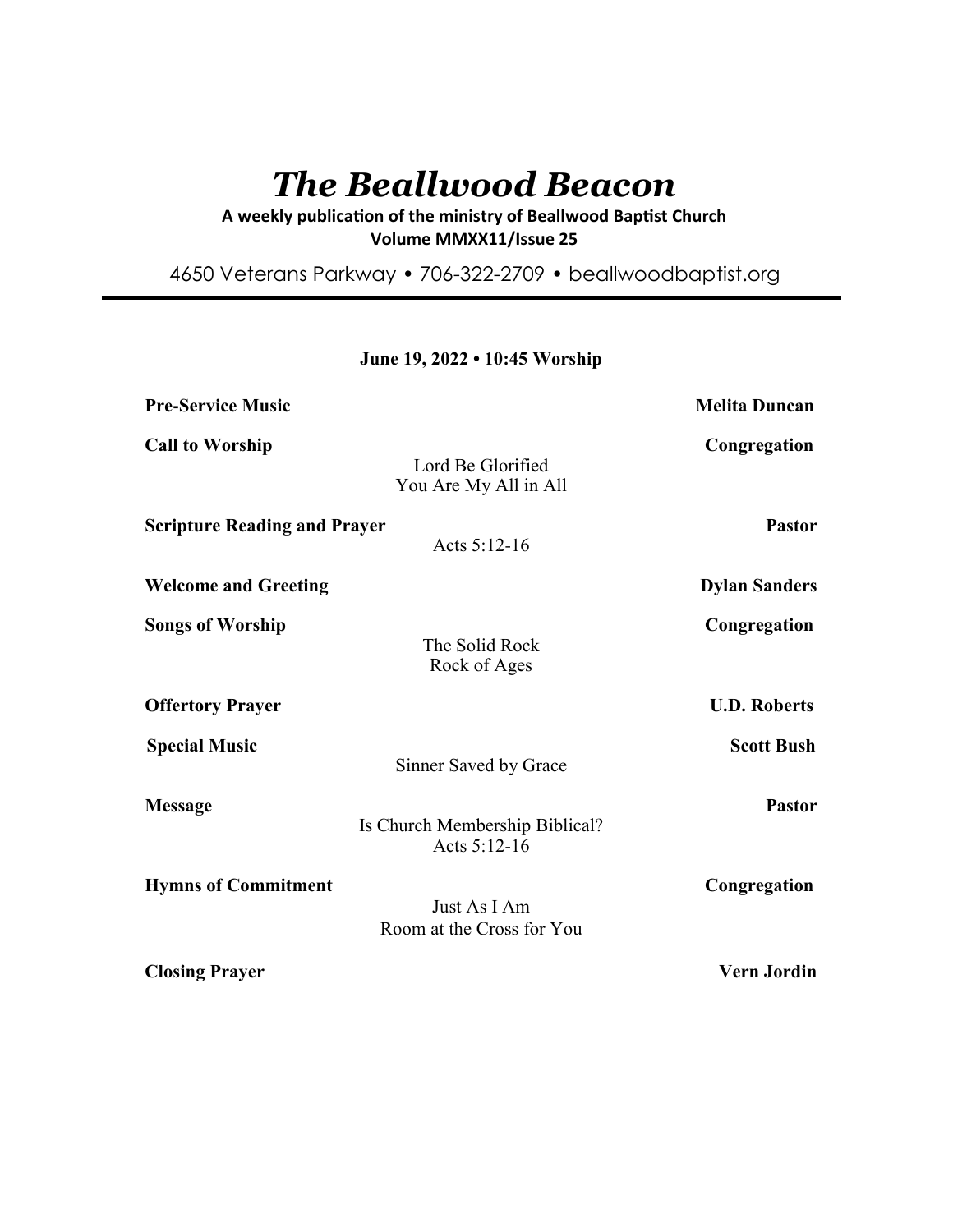#### **Ministerial Staff:**

**Billy F. Duncan** *Senior Pastor*  706-718-2260

#### **Dylan Sanders**

Associate Pastor Family/Student Ministry 706-773-5772

**Scott Bush**  Interim Music Minister

**Vern Jordin** *Minister to Sr. Adults 706-615-5212* 

#### **Jason Chuong**

*Vietnamese Mission Pastor* 

## **Amy Miles**

*Preschool/Children's Director* 

> **For the Record:**  June 12, 2022

#### **6/12/22 Bible Study**

SS Enrolled: 230 Attendance: 123 Visitors: 14

#### **Financial Statistics**

2022 Monthly Budget Needs: \$52,536.66

June: General Offering: \$23,766.30

General Offering: June 12: \$9,883.30

2022 Giving to Capital Improvements Fund: \$1,850.00

# *From the Pastor's Heart*

 A special thank you to all the leadership who helped with **Vacation Bible School**. We deeply appreciate Amy Miles and the leadership that she provided in leading our school this year. There was great Bible teaching on the life of Christ. This is such a vital week in the life of our church. So thank you, ladies and gentlemen, who worked to make this such a great week.

 The **Baby Bottle Boomerang** will come to a close today. We all need to turn in our bottles to support *Sound Choices*. May I encourage everyone to please turn them in today or bring them by the office this week. *Sound Choices* will pick the bottles up this week. Thank you, Beallwood, for supporting this great ministry that helps to minister to women in a time of crisis.

 The **Call to Prayer** for the months of June, July, and August is for the purpose of challenging our church family to seek the face of God as we prepare for our future. The days ahead are very important and critical days as we prepare for 2023. We need the wisdom and insight of our Heavenly Father; He knows the future because He has already been present in eternity future. Prayer is our greatest need and our greatest help. May I challenge our deacons and wives, Sunday School teachers, and each member to join us each Wednesday evening at 6:00 in the Sanctuary to pray.

 The deacons and I have been working and talking about a process that will prepare **Beallwood** for the future. The deacon body will bring a recommendation to the church family on August 14 at our next church conference for Jimmy Blanton to assist in our transitional process. This will be an excellent move as Jimmy joins us at different times to assist in helping our church prepare for her future. I want to encourage the church family to please take the time to look again at the Transition Timeline that I have provided for the church family; it will be most beneficial as we move forward to help each one understand that we are seeking to prepare our fellowship for future success in discovering God's will. The future is bright, and the opportunities will be plentiful for us to see the Lord work in marvelous ways.

 **Mission Samaria and Mission Mexico** teams are preparing their teams for July 9-15 and July 16-23. I know that I always have suggestions about how people can help. Here are two things that our church family can assist with at this time. First, please begin to pray for these dates and teams. Second, if you are prone to help with a financial scholarship for team members, then just mark that on a blue envelope and turn that into the office.

 May the Lord prepare our hearts for worship this coming Lord's Day. May the Holy Spirit empower us to share the gospel and to be faithful

witnesses.<br>Brother Billy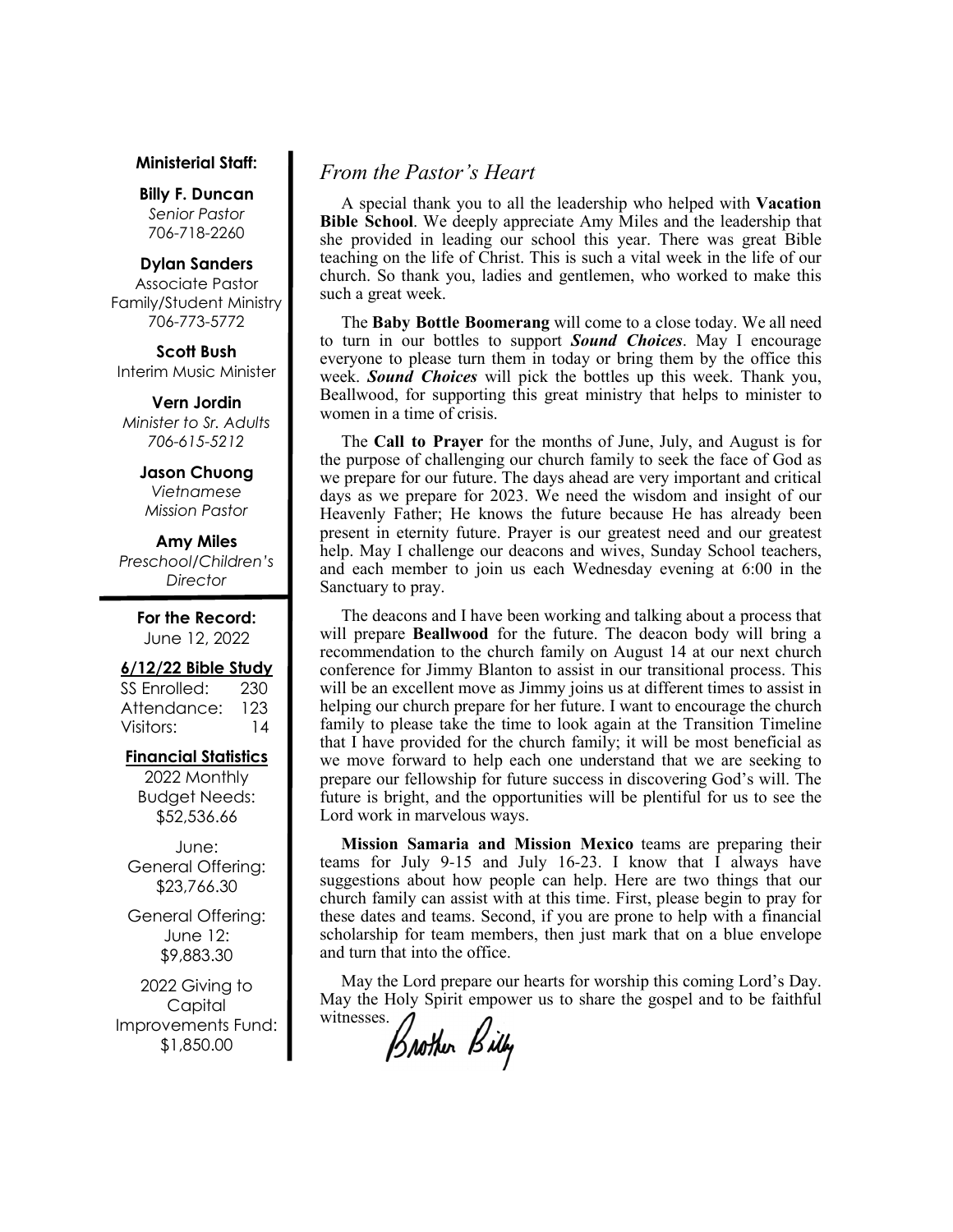# **Sunday, June 19 Schedule**

9:30 a.m. Bible Study

10:45 a.m. Morning Worship Livestreamed on facebook.com/ beallwoodbaptist, beallwoodbaptist.org/watch, or youtube.com/beallwoodbc.

No Evening Activities

## **June 19 Beallwood in Action**

Deacon of the Week: U.D. Roberts

S.S. Greeters: Gloria Enfinger, Rebecca Graham, Tommy Miles

Ushers: Jay McLoughlin, Tommy Miles, Jimbo Williams

Sound/Media: Tim/Rikki Whelly, Dee Williams

Childcare Babies/Toddlers: Kristy McLoughin, Abbie Woodall 3's-K: Elizabeth McLoughlin, Jared Woodall

> Monday Counters: Jean Poole, Lee Railey

### **Sound Choices Baby Bottles**

Please remember to return your baby bottles today. If you forgot yours, please bring it to the office this week or next Sunday.

## **G.R.O.W.**

Monday, June 20, 6:00 p.m. (office complex)

# **Mission Mexico**

Monday, June 20, 7:00 p.m. (pastor's study)

## **2022 Altar Flowers Ministry**

Today the altar flowers are placed By Buck Smoot in loving memory of his wife, Jeanice.

# **Wednesday, June 22**

5:30 p.m. Youth Summer Fellowship 6:00 p.m. Prayer Meeting, Children 6:50 p.m. Choir Rehearsal

## **Student Ministry**

Summer Fellowships Wednesdays at 5:30 p.m. June 22 (at Dylan & Rebecca's) June 29 July 6 and 20 August 3

Parent/Student Meeting Sunday, June 26, Noon \$121.50 camp fee is due at that time.

### **Senior Adult Ministry**

Day Trip to Lane Southern Orchard Tuesday, June 21, Depart: 10:00 a.m. Dutch Lunch at Lane's Peachtree Café

Celebrators Jubilee Conference September 26-28, 2022 \$75 Non-Refundable Registration Fee due by June 26. Please make your check payable to Beallwood Baptist Church and designate as for this trip.

See Margie Pratt or Connie Roberts to sign up for both trips.

# **Nominating Team**

Monday, June 27, 6:00 p.m. (office complex)

**Deacon Material Due** Thursday, June 30